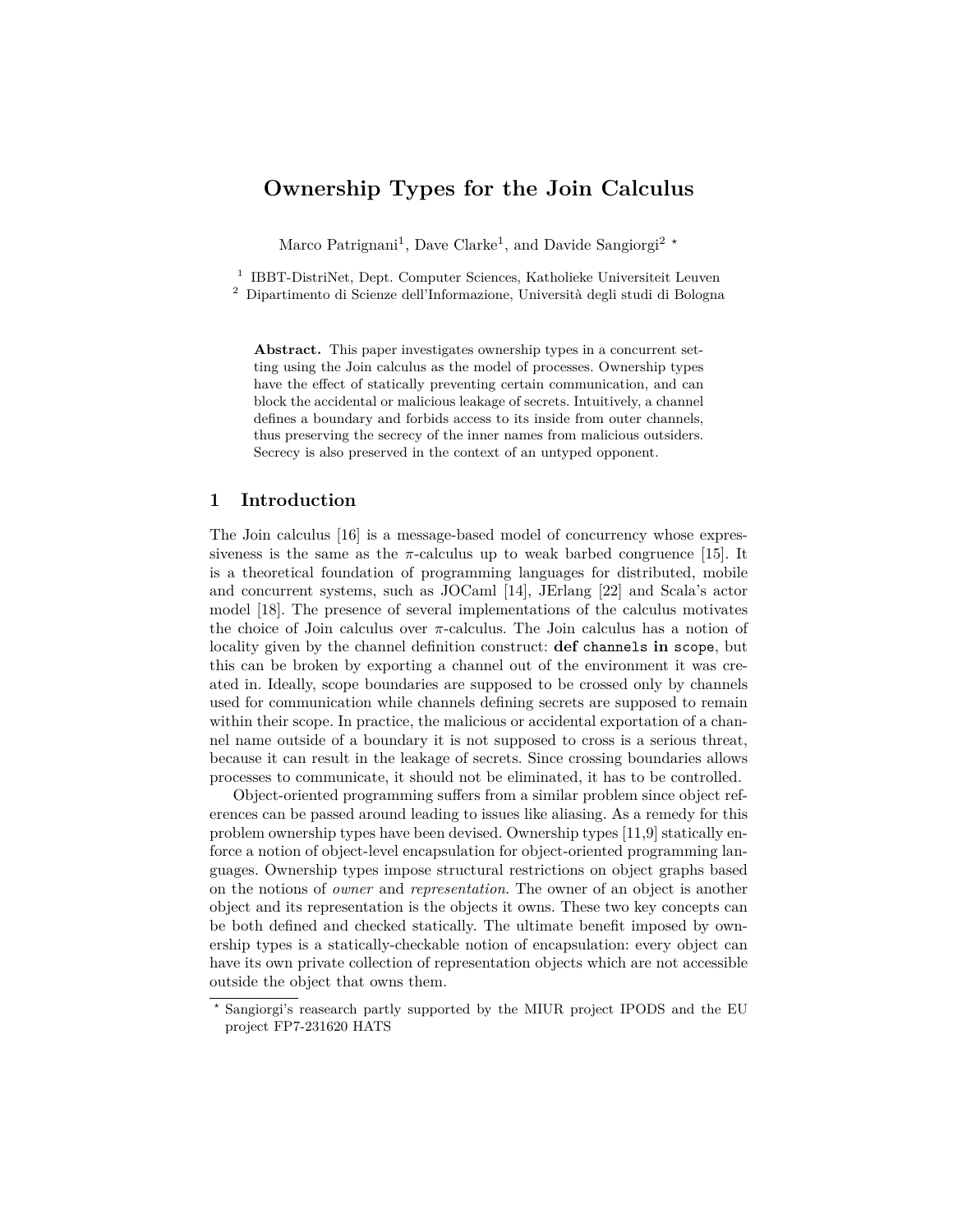The aim of this paper is to adapt the strong encapsulation property imposed by ownership types, also known as *owners-as-dominators*, to a concurrent setting and use it for security enforcement. We do so by introducing an analogy between objects and channels: just as an object is owned by another object, so is a channel owned by another channel; just as an object owns other objects and limits access to them, so does a channel. As the Join calculus does not have references, the *owners-as-dominators* property is mimicked by limiting how channels are exported. The idea is that allowing a channel to be passed around as a parameter on another channel, enables other processes to refer to it. We impose access limitations by forbidding a channel to be exported outside the scope of the channel that owns it, thus allowing the kinds of restrictions analogous to those found in the object-oriented setting. A channel is however free to be passed around inside the area determined by its *owner*.

The contribution of this paper is a typed version of the Join calculus that enjoys the *owners-as-dominators* form of strong encapsulation. This property allows the calculus to define secrecy policies that are preserved both in a typed and in an untyped setting.

The paper is structured as follows. Section [2](#page-1-0) reviews ownership and encapsulation related ideas. Section [3](#page-2-0) introduces an ownership types system for the Join calculus and states its secrecy properties. Section [4](#page-9-0) shows the secrecy results in the context of an untyped opponent. Section [5](#page-12-0) presents related work and Section [6](#page-13-0) concludes.

# <span id="page-1-0"></span>**2 Ownership Types**

We describe the notions of object ownership and of encapsulation based on it.

In a basic ownership types system [\[9\]](#page-14-6) every object has an owner. The owner is either another object or the predefined constant *world* for objects owned by the system. Two notions are key in this system: *owner* and *representation*. The owner defines the entity to which the object belongs to. An object implicitly defines a representation consisting of the objects it owns. The aforementioned *owner* associated to an object is indicated using the function owner. Owners form a tree  $(C, \prec)$ , where  $\prec$ : is called *inside*, that represents the nesting of objects *C*. The tree has root *world* and is constructed according to the following scheme:  $\iota \prec$ : owner( $\iota$ ), where  $\iota$  is a newly created object, and owner( $\iota$ ) refers to an already existing object. The following *containment invariant* determines when an object can refer to another one: *ι refers to*  $\iota' \Rightarrow \iota \prec$ : **owner**( $\iota'$ ). Owners and representations are encoded in a type system and the containment invariant holds for well-typed programs.

The property the containment invariant imposes on object graphs is called *owners-as-dominators* and it states that all access paths to an object from the root of a system pass through the object's owner. In effect, ownership types erect a boundary that protects an object's internal representation from external access. The idea is having a nest of boxes where there is no access from outside to inside a box, and every object defines one such box.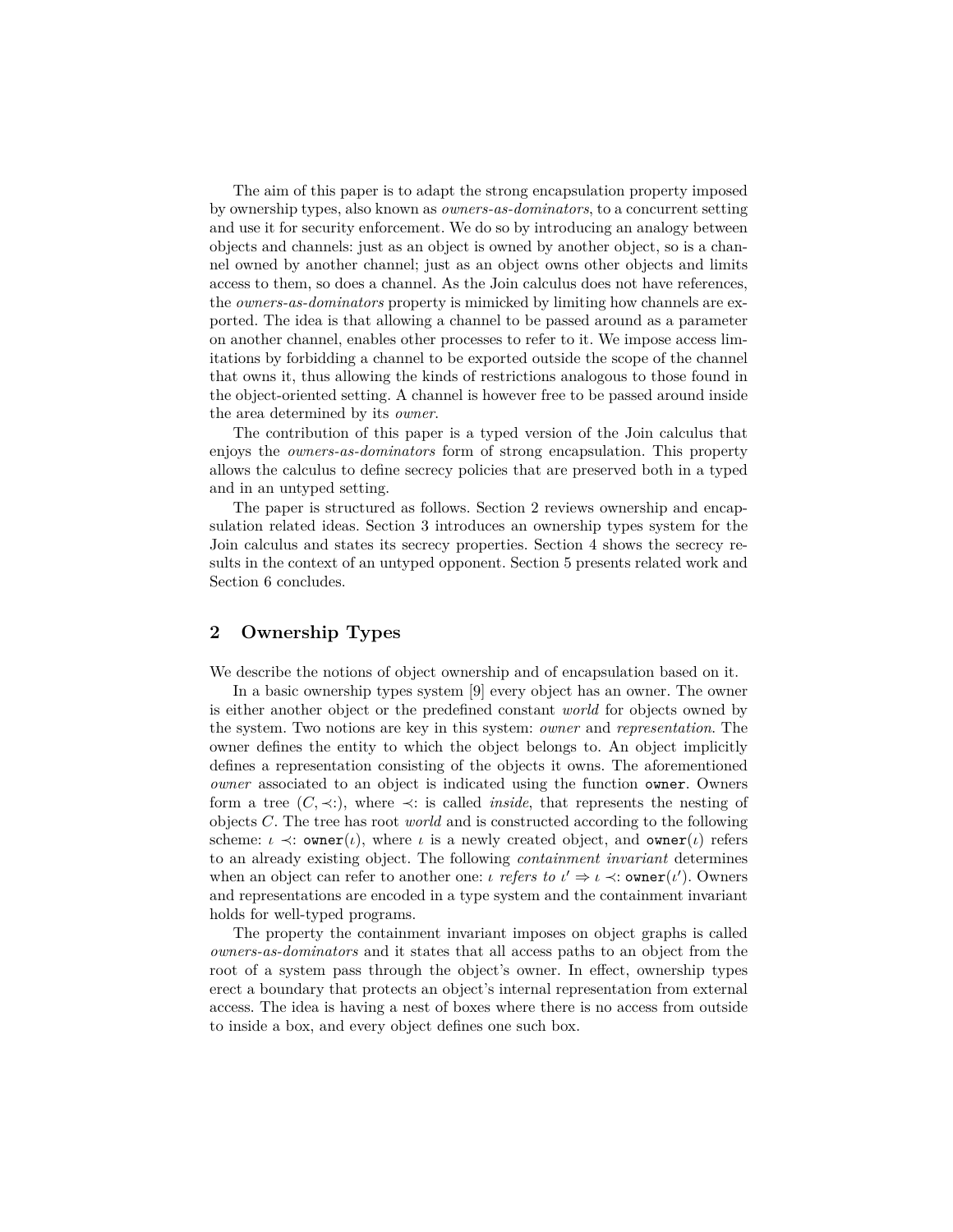# <span id="page-2-0"></span>**3 A Typed Join Calculus with Owners:** *JOT*

In this section we extend the classical Join calculus with ownership annotations. In this concurrent setting, channels will play an analogous role to objects in the object-oriented world. A channel will have another channel as *owner* and it may have a set of channels as *representation*.

### **3.1 Syntax**

Following the notation of Pierce [\[21\]](#page-14-7) we write  $\bar{x}$  as a shorthand for  $x_1, \ldots, x_n$ (similarly  $\overline{T}, \overline{t}, \overline{\phi}$ , etc), and  $\overline{f}$   $\overline{g}$  for  $f_1$   $g_1 \ldots f_n$   $g_n$ . Let  $\Sigma$  be a denumerable set of channel names ranged over by:  $x, y, u, z$ . The name *world* is not in  $\Sigma$  since it is a constant. Let  $\Omega$  be a denumerable set of owner variables ranged over by  $\alpha, \beta, \gamma$ .

| $P = \emptyset$                | $D = T$                   | $J = x \langle \overline{y} \rangle : T \quad T = \partial \overline{\partial} \overline{t}$ |                        | $o = x$  |
|--------------------------------|---------------------------|----------------------------------------------------------------------------------------------|------------------------|----------|
| $x\langle \overline{u}\rangle$ | $\mid D \wedge D$         | $J \mid J$                                                                                   |                        | word     |
| P P                            | $\mid J \triangleright P$ |                                                                                              | $t = \exists \alpha.T$ | $\alpha$ |
| $\vert$ def D in P             |                           |                                                                                              |                        |          |
|                                |                           |                                                                                              |                        |          |

<span id="page-2-1"></span>**Fig. 1.** Syntax, types and owners definition.

Figure [1](#page-2-1) presents the syntax of the calculus. A process *P* is either an empty process, a message, the parallel composition of processes or a defining process. A definition *D* is either an empty definition, the conjunction of definitions or a clause  $J \triangleright P$ , called a *reaction pattern*, which associates a guarded process *P* to a specific join pattern *J*. A join pattern *J* is either a typed message or the parallel composition thereof. A type  $T \equiv o_{o'}\langle \bar{t} \rangle$  is used to remember the *owner* (*o*) and *representation* (*o*') of a channel and to give types  $(\bar{t})$  to the parameters the channel expects to send. Typing annotations explicitly establish ownership relations. The pair owner-representation identifies a single branch of the ownership tree. Define owners *o* as either a channel *x*, the constant *world* or an owner variable *α*. Variables are classified as *received (rv)*, *defined (dv)* and *free (fv)*, defined by structural induction in Figure [2.](#page-3-0) A *fresh name* is a name that does not appear free in a process.

The difference with the standard Join calculus [\[15\]](#page-14-1) is that channels introduced in a message definition have a type annotation.

<span id="page-2-2"></span>Existential quantification on owners is used to abstract over the representation of an expected parameter; thus a channel can send names that have different *representation* while their *owner* is the same. Existential types are used implicitly, thus there are no primitives for *packing* and *unpacking*. Existential pairs would have the form  $\langle x, x \rangle$ , but since the *witness* and the *value* coincide, we use the binding  $x : T$ , which is the implicit form of  $\langle x, x \rangle : \exists \alpha \cdot T[\alpha/x]$ .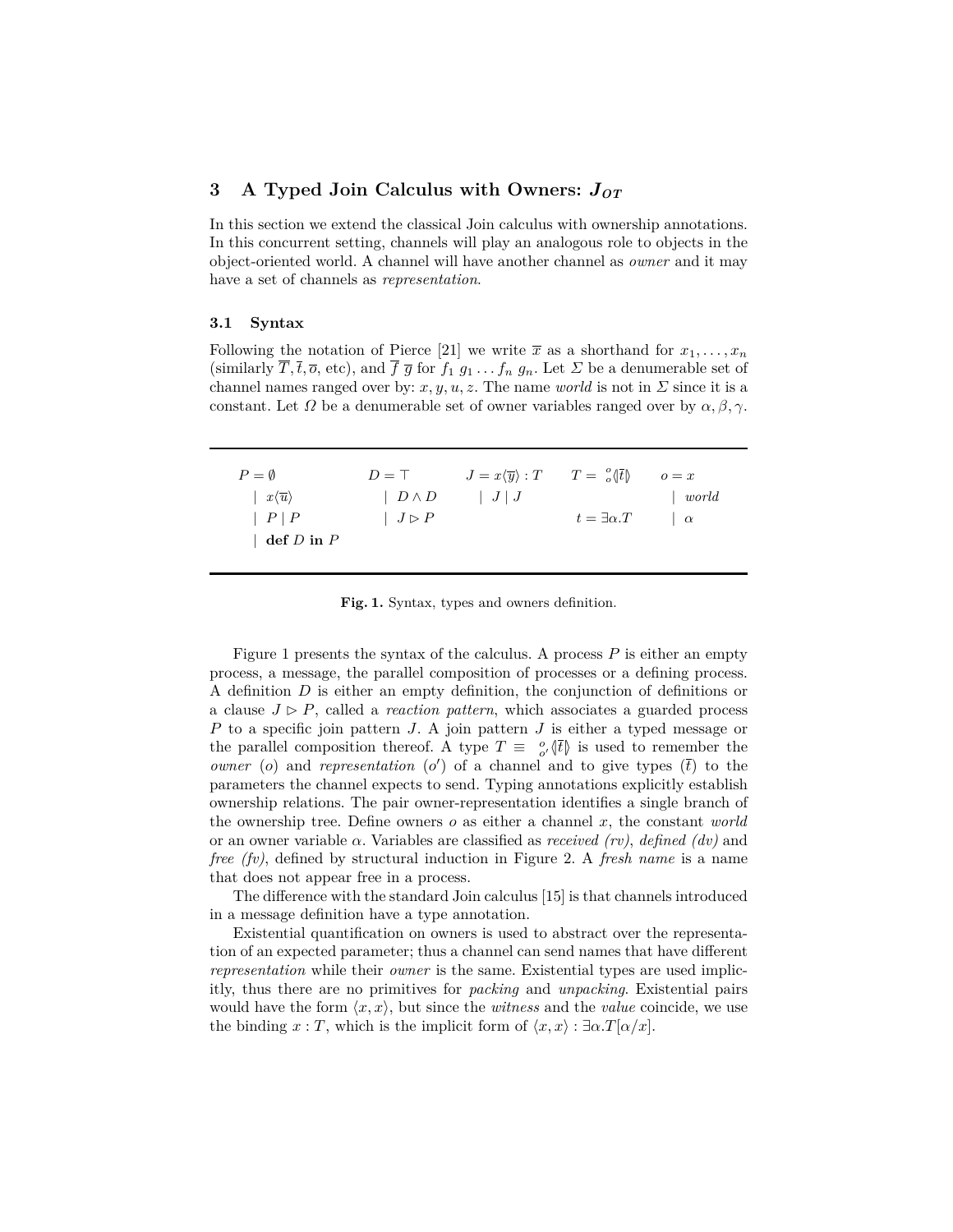| $rv(x\langle \overline{y}\rangle) = \{y_1\} \cup \cdots \cup \{y_n\}$                                 | $rv(J   J') = rv(J) \cup rv(J')$                                            |
|-------------------------------------------------------------------------------------------------------|-----------------------------------------------------------------------------|
| $dv(x\langle \overline{y}\rangle)=\{x\}$                                                              | $dv(J   J') = dv(J) \cup dv(J')$                                            |
| $dv(D \wedge D') = dv(D) \cup dv(D')$                                                                 | $fv(J \triangleright P) = dv(J) \cup (fv(P) \setminus rv(J))$               |
| $f(v(x\langle \overline{y}\rangle) = \{x\} \cup \{y_1\} \cup \cdots \cup \{y_n\}$                     | $f(v(\text{def } D \text{ in } P) = (f(v(P) \cup f(v(D))) \setminus dv(D))$ |
| $fv(\begin{bmatrix} o' \\ o \end{bmatrix} \overline{t}   ) = \{o\} \cup \{o'\} \cup fv(\overline{t})$ | $f(v(\exists \alpha, T) = fv(T) \setminus {\alpha}$                         |
|                                                                                                       |                                                                             |

<span id="page-3-0"></span>**Fig. 2.** Definition of received, defined and free variables (obvious cases omitted).

*Example 1 (Typing and message sending).* Consider the following two processes:

| $P = \mathbf{def} \ o\langle a \rangle \triangleright \emptyset$   |                                                                                                                         |
|--------------------------------------------------------------------|-------------------------------------------------------------------------------------------------------------------------|
| $\wedge x \langle \rangle \mid y \langle \rangle \triangleright R$ | $\wedge$ $x\langle\rangle: x \langle\!\!\!\langle \rangle \mid y \langle\rangle : y \langle\!\!\!\langle \rangle \in R$ |
| in $o\langle x\rangle$   $o\langle y\rangle$                       | in $o\langle x\rangle$   $o\langle y\rangle$                                                                            |

*P* defines three channels *o, x, y* and sends *x* and *y* on *o*. *P<sup>T</sup>* is the typed version of *P*. *R* is in both cases an arbitrary process. Typing is used to enforce an ordering relation between the defined channels so that *o* owns *x* and *y*, thus  $x, y \prec : o$ . To allow both *x* and *y* to be sent on *o*, the type of *o* contains an abstraction over the parameter's representation:  $\exists \alpha \cdot \alpha \in \alpha$  ( $\parallel$ ). Since the type of *x* and *y* are concretizations of the abstraction obtained by replacing  $\alpha$  with  $x$  and  $y$  respectively,  $o\langle x \rangle$  and  $o\langle y \rangle$  are well-typed processes.

#### **3.2 Semantics**

The expression  $t[a/b]$  reads "where *a* is substituted for all occurrences of *b* in *t*". The substitution function  $[a/b]$  is defined inductively on *P*, the most notable case being:  $(x\langle \overline{z}\rangle : T)[u/y] \equiv x\langle \overline{z}\rangle : T[u/y]$ . For the sake of simplicity we assume names that are to be substituted to be distinct from the defined ones. Substitution into types is also defined inductively and the most notable case is  $(\exists \alpha \cdot T)[\alpha/\beta] = \exists \alpha \cdot T$  if  $\alpha = \beta$ .

The matching of a join pattern and a parallel composition of messages  $(\mathcal{J})$ is defined by structural induction below. The procedure identifies a substitution  $\sigma$  that replaces all received variables of the join pattern with the ones of the message sequence, namely if  $J \triangleq_{\sigma} \mathcal{J}$  then  $J\sigma \equiv \mathcal{J}$ . The domains of  $\sigma_1$  and  $\sigma_2$ are disjoint for well-typed join patterns, so the union of  $\sigma_1$  and  $\sigma_2$  is well defined.

$$
\frac{J_1 \triangleq_{\sigma_1} J_1}{x\langle \overline{y} \rangle : T \triangleq_{\overline{[u/\overline{y}]} x\langle \overline{u} \rangle} \qquad \frac{J_1 \triangleq_{\sigma_1} J_1}{J_1 \mid J_2 \triangleq_{\sigma_1 \cup \sigma_2} J_1 \mid J_2}
$$

The semantics is specified as a reduced chemical abstract machine RCHAM [\[17\]](#page-14-8). The state of the computation is a chemical soup  $\mathcal{D} \Vdash \mathcal{P}$  that consists of:  $\mathcal{D}$ , a set of definitions, and  $P$ , a multiset of processes. Terms of soups will be called *molecules*. Two kind of rules describe the evolution of the soup. Structural rules,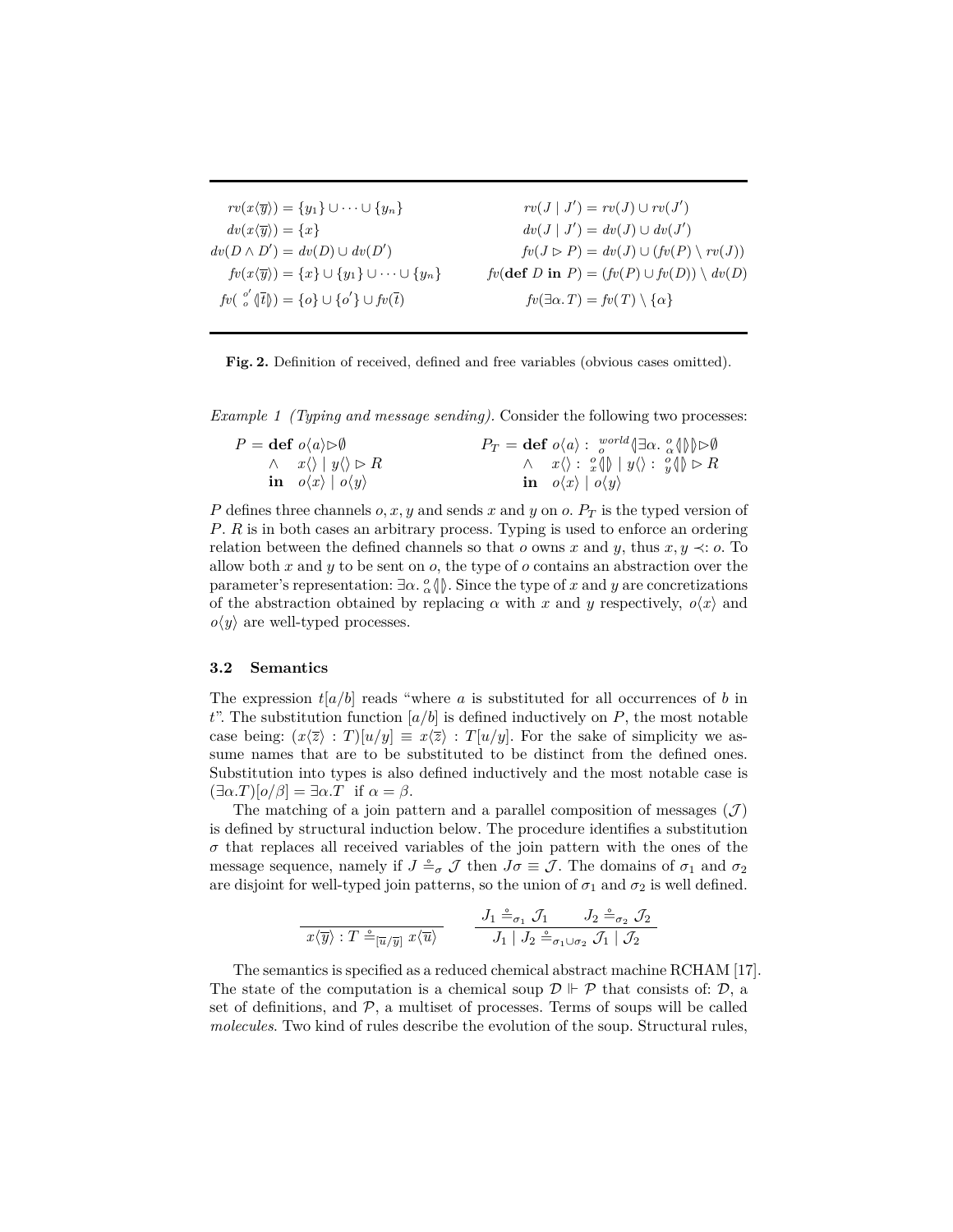*heating*  $\rightarrow$ , and *cooling*  $\leftarrow$ , (denoted together by  $\rightleftharpoons$ ), are reversible and are used to rearrange terms. Reduction rules (denoted by  $\longrightarrow$ ) represent the basic computational steps. Each reduction rule consumes a process and replaces it with another. The rules for the RCHAM are given in Figure [3.](#page-4-0) Rule *S-PAR* expresses

| $dv(D)$ are fresh<br>$S-PAR$<br>$F P_1   P_2 \rightleftharpoons F P_1, P_2$<br>$S\text{-}DEF$<br>$\mathbb{H}$ def D in $P \rightleftharpoons D \mathbb{H} P$             |  |  |  |
|--------------------------------------------------------------------------------------------------------------------------------------------------------------------------|--|--|--|
| $J \triangleq_{\sigma} \mathcal{J}$                                                                                                                                      |  |  |  |
| $R-BETA$<br>$D \wedge J \triangleright P \wedge D' \Vdash \mathcal{J} \longrightarrow D \wedge J \triangleright P \wedge D' \Vdash P \sigma$                             |  |  |  |
| $\mathcal{D}_1 \Vdash \mathcal{P}_1 \Longrightarrow \mathcal{D}_2 \Vdash \mathcal{P}_2$                                                                                  |  |  |  |
| $(fv(\mathcal{D}) \cup fv(\mathcal{P})) \cap (dv(\mathcal{D}_1) \setminus dv(\mathcal{D}_2) \cup dv(\mathcal{D}_2) \setminus dv(\mathcal{D}_1)) = \emptyset$<br>$_{CTX}$ |  |  |  |
| $\overline{\mathcal{D}, \mathcal{D}_1 \Vdash \mathcal{P}_1, \mathcal{P}} \Longrightarrow \overline{\mathcal{D}, \mathcal{D}_2 \Vdash \mathcal{P}_2, \mathcal{P}}$        |  |  |  |

<span id="page-4-0"></span>**Fig. 3.** Chemical rules for the RCHAM.

that "|" is commutative and associative, as the soup is a multiset. Rule *S-DEF* describes the heating of a molecule that defines new names. This rule enforces that names defined in *D* are unique for the soup and limits the binding of such names to the process *P*. The side condition of this rule mimics the scope extrusion of the  $\nu$  operator in  $\pi$ -calculus, and at the same time enforces a strict static scope for the definitions. The basic computational step is provided by rule *R-BETA*. Reduction consumes any molecule  $\mathcal J$  that matches a given pattern  $J$ , makes a fresh copy of the guarded process *P*, substitutes the formal parameters in *P* with the corresponding actual sent names via the substitution  $\sigma$ , and releases this process into the soup as a new molecule. Rule *CTX* states a general evolution rule for soups. The symbol  $\Rightarrow$  denotes any of the above reduction steps. The side condition of *CTX* ensures that the names in the additional definitions  $\mathcal D$  and processes  $\mathcal P$  do not clash with those already in the soup.

### **3.3 The Type System**

The type system needs to track the ownership relations along with the types of regular variables. These are recorded in an environment parallel to the typing one. When a channel is defined, the relationship between it and its *owner* is added to such an environment.

Define the environment  $\Gamma$ , which provides types for free channel variables, as  $\Gamma = \emptyset \mid \Gamma(x : T)$ . Similarly, environment  $\Delta$  tracks constraints on owners  $\Delta = \emptyset$  |  $\Delta$ , (*o*  $\prec$ : *o*'). The function  $\text{dom}(\Delta)$  is define inductively as follows:  $dom(\emptyset) = \emptyset$ ,  $dom(\Delta, (o \prec: o')) = dom(\Delta) \cup \{o\}.$ 

We can now introduce the concept of ownership and how the environments of the type system keep track of it.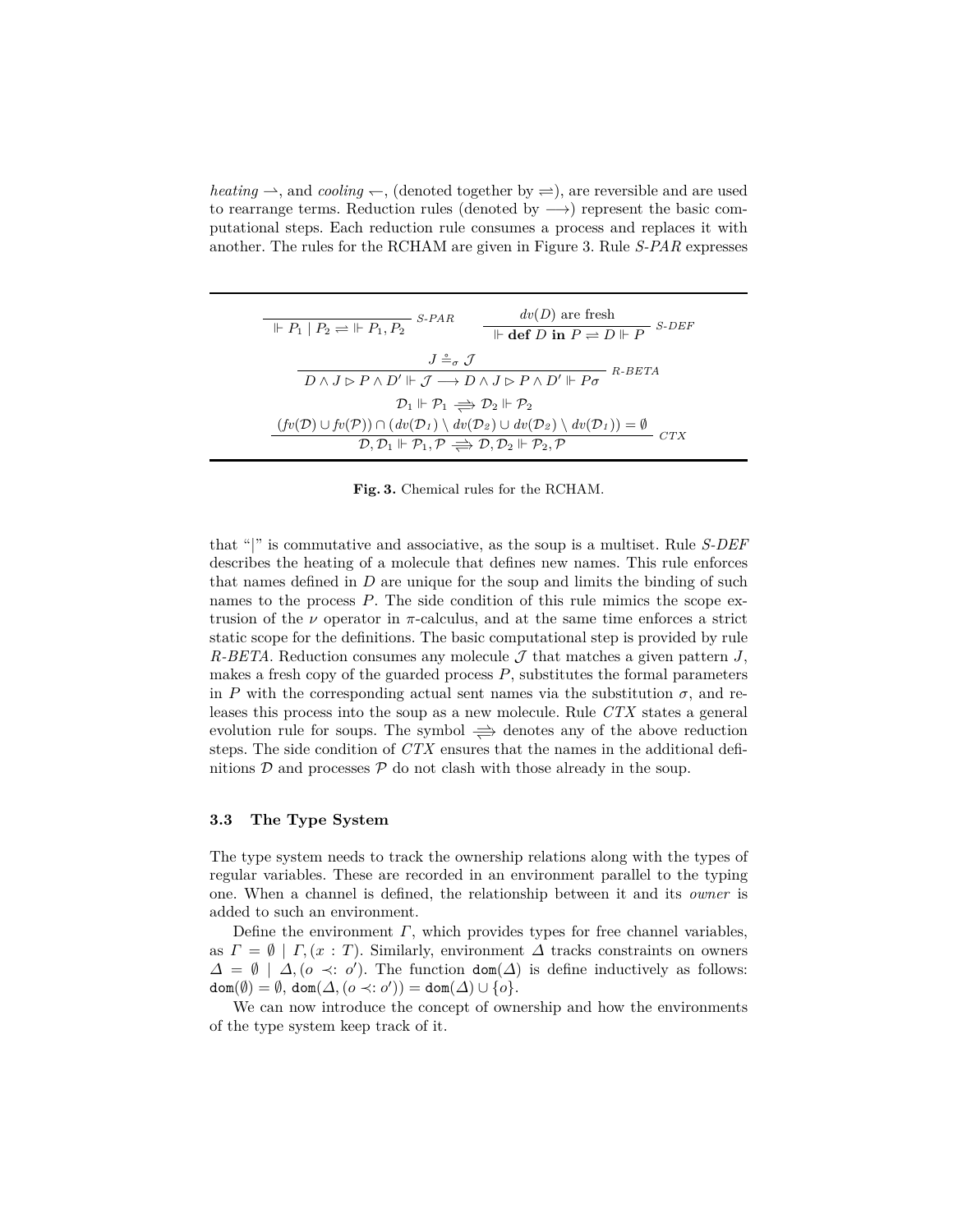**Definition 1 (Ownership).** *A channel x is said to be* owned by *a channel o*  $w.r.t$   $\Gamma$  and  $\Delta$  *if either*  $(x \prec b) \in \Delta$  *or*  $(x : \partial_x \langle \bar{t} \rangle) \in \Gamma$ *.* 

Note that these two notions will coincide in the sense that if  $x\langle \overline{u} \rangle$  is a well-typed message (via *P-msg*), then  $(x \prec : o) \in \Delta$  iff  $(x : \frac{o}{x} \langle \bar{t} \rangle) \in \Gamma$ .

A judgment  $\Gamma \vdash \overline{j}$  is abbreviation for a sequence of judgments  $\Gamma \vdash j_1, \ldots, \Gamma \vdash$  $j_n$ . The type system is specified via the typing judgments of Figure [4.](#page-5-0)

| $\Delta \vdash \diamond$                               | well-formed environment $\Delta$                                                                   |
|--------------------------------------------------------|----------------------------------------------------------------------------------------------------|
| $\Delta; \Gamma \vdash \diamond$                       | well-formed environments $\Gamma$ and $\Delta$                                                     |
| $\Delta; \Gamma \vdash o$                              | good owner $o$                                                                                     |
| $\Delta; \Gamma \vdash x : T$                          | channel x has type $T$                                                                             |
| $\Delta: \Gamma \vdash T$                              | good type $T$                                                                                      |
| $\Delta; \Gamma \vdash oRo'$                           | <i>o</i> is <i>R</i> -related to <i>o'</i> , where $R \in \{ \prec :, \prec :^*, \prec :^* , = \}$ |
| $\Delta: \Gamma \vdash P$                              | well-typed process $P$                                                                             |
| $\Delta; \Gamma \vdash D :: \Delta'; \Gamma'$          | well-typed definition D. Environments $\Delta'$ and $\Gamma'$ contain                              |
|                                                        | context relations and bindings for $dv(D)$                                                         |
| $\Delta; \Gamma \vdash J :: \Delta'; \Gamma'$          | well-typed join pattern J. Environments $\Delta'$ and $\Gamma'$ contain                            |
|                                                        | context relations and bindings for $dv(J)$                                                         |
| $\Delta: \Gamma \vdash \mathcal{D} \Vdash \mathcal{P}$ | well-typed soup $\mathcal{D} \Vdash \mathcal{P}$                                                   |
|                                                        |                                                                                                    |

<span id="page-5-0"></span>**Fig. 4.** Typing judgments for  $J_{OT}$ .

Rules for owners and for the inside relation follow Clarke and Drossopolou [\[10\]](#page-14-9). Syntax related rules are more or less standard for the Join calculus [\[17\]](#page-14-8), except for rules *P-msg* and *J-def*, where existential types are implicitly used.

Environment rules are standard.

| Environments                                                                      |                                                                                                       |                                          |
|-----------------------------------------------------------------------------------|-------------------------------------------------------------------------------------------------------|------------------------------------------|
| $\sqrt{\phi \vdash \Diamond}$ Rel-n                                               | $o \notin \text{dom}(\Delta) \cup \{world\}$<br>$\Delta, (\rho \prec : \rho') \vdash \diamond$        | $\Delta; \emptyset \vdash o'$<br>$Rel-c$ |
| $\frac{\Delta \vdash \diamond}{\Delta; \emptyset \vdash \diamond} \textit{Env-n}$ | $x \notin \text{dom}(\Gamma)$<br>$\Delta; \Gamma \vdash T$<br>$\Delta; \Gamma, (x:T) \vdash \diamond$ | $Env-c$                                  |

The following rules give the validity of owners.

| $Owners -$                                                         |                            |                           |                                                                             |
|--------------------------------------------------------------------|----------------------------|---------------------------|-----------------------------------------------------------------------------|
| $\Delta; \Gamma \vdash \diamond \qquad o \in \texttt{dom}(\Delta)$ | $\frac{1}{\sqrt{2}}$ C-rel |                           | $\Delta; \Gamma \vdash \diamond \qquad x \in \text{dom}(\Gamma)$<br>$C$ -ch |
| $\Delta: \Gamma \vdash o$                                          |                            | $\Delta: \Gamma \vdash x$ |                                                                             |

The following rules capture properties of relations, based on the natural inclusions:  $\prec: \subseteq \prec:^* \subseteq \prec:^*, \equiv \subseteq \prec:^*,$  and  $\prec: \prec: \subseteq \prec:^*$ ; and equivalences:  $\prec$ :;  $\prec$ :<sup>\*</sup>  $\equiv \prec$ :<sup>\*</sup>;  $\prec$ :  $\equiv \prec$ :<sup>+</sup> and  $\equiv$ ;  $R \equiv R$ ; =  $\equiv R$  and  $\prec$ :<sup>\*</sup>;  $\prec$ :<sup>\*</sup>  $\equiv \prec$ :<sup>\*</sup>.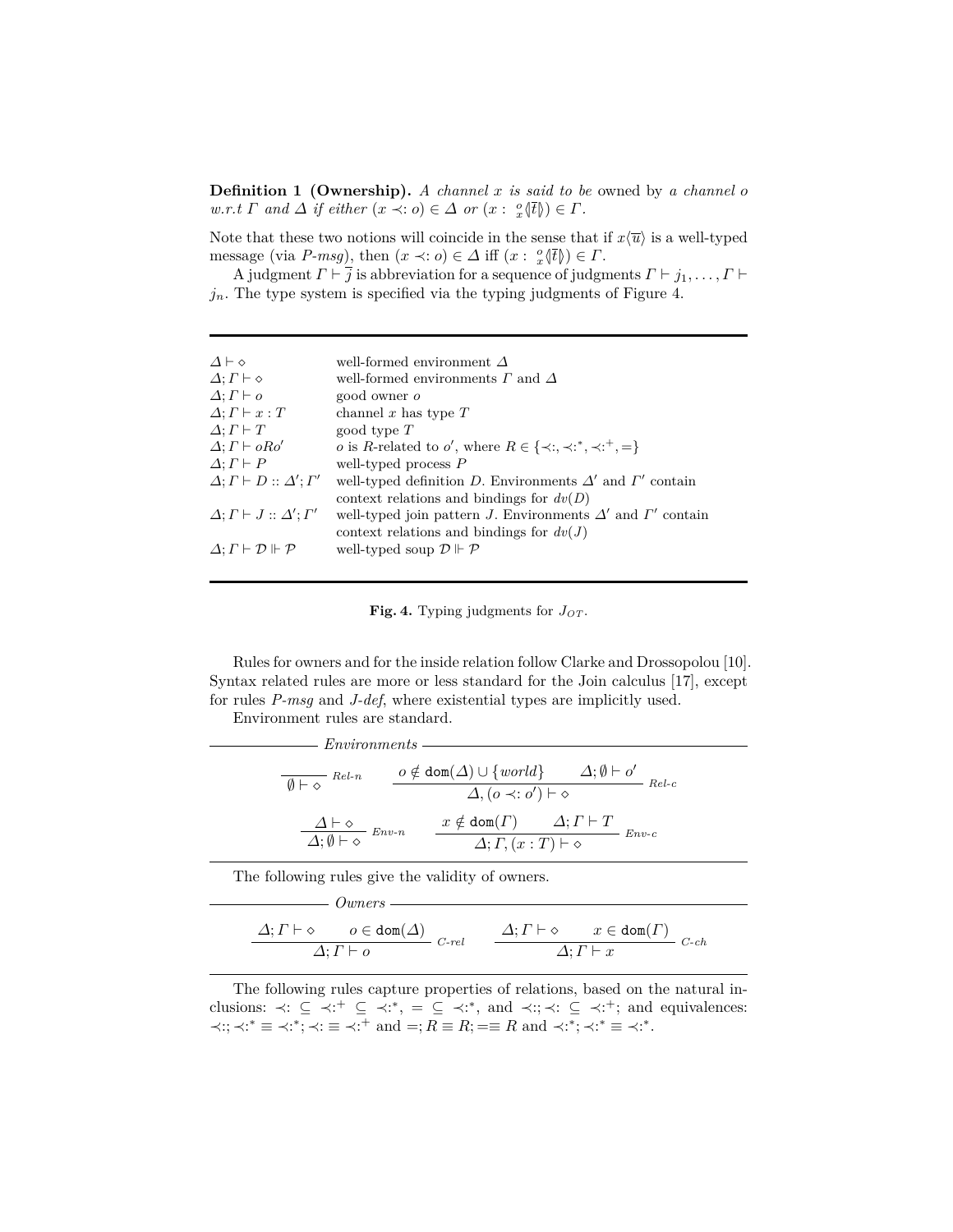$$
\begin{array}{c}\n\hline\n\text{Inside relation} \\
\hline\n\Delta; \Gamma \vdash \diamond \quad oRo' \in \Delta \\
\hline\n\Delta; \Gamma \vdash oRo' \\
\hline\n\Delta; \Gamma \vdash oRo' \\
\hline\n\Delta; \Gamma \vdash o \in \alpha\n\end{array}\n\quad\n\begin{array}{c}\n\Delta; \Gamma \vdash o \\
\hline\n\Delta; \Gamma \vdash o \\
\hline\n\Delta; \Gamma \vdash o \land \langle \cdot \rangle \quad \text{world} \\
\hline\n\Delta; \Gamma \vdash o \land \langle \cdot \rangle \quad \text{In-weak} \\
\hline\n\Delta; \Gamma \vdash o \in \alpha\n\end{array}\n\quad\n\begin{array}{c}\n\Delta; \Gamma \vdash o \\
\hline\n\Delta; \Gamma \vdash o \land \langle \cdot \rangle \quad \text{In-trans} \\
\hline\n\Delta; \Gamma \vdash o \in \alpha\n\end{array}
$$

A type is valid (*Type-ch*) if the *representation* is *directly inside* the *owner*, and *inside* all the owners of the types that are sent. To access the *owner* of a type, use the function  $\text{own}( \ )$ , defined as:  $\text{own}( \ c' \langle \bar{t} \rangle ) = o'$ ,  $\text{own}(\exists \alpha \cdot T) = \text{own}(T)$ .

 $\frac{1}{\sqrt{1 - \frac{1}{\sqrt{1 - \frac{1}{\sqrt{1 - \frac{1}{\sqrt{1 - \frac{1}{\sqrt{1 - \frac{1}{\sqrt{1 - \frac{1}{\sqrt{1 - \frac{1}{\sqrt{1 - \frac{1}{\sqrt{1 - \frac{1}{\sqrt{1 - \frac{1}{\sqrt{1 - \frac{1}{\sqrt{1 - \frac{1}{\sqrt{1 - \frac{1}{\sqrt{1 - \frac{1}{\sqrt{1 - \frac{1}{\sqrt{1 - \frac{1}{\sqrt{1 - \frac{1}{\sqrt{1 - \frac{1}{\sqrt{1 - \frac{1}{\sqrt{1 - \frac{1}{\sqrt{1 - \frac{1}{\sqrt{1 -$ 

*Definitions*

$$
\Delta; \Gamma \vdash o \prec: o' \n\Delta; \Gamma \vdash o \prec: \text{own}(\overline{t}) \qquad \Delta; \Gamma \vdash \overline{t} \qquad \qquad \Delta; (\alpha \prec: o); \Gamma \vdash \frac{o}{\alpha} \langle \overline{t} \rangle \qquad \qquad \tau_{ype \lnot \exists} \n\Delta; \Gamma \vdash \frac{o}{\alpha} \langle \overline{t} \rangle \qquad \qquad \Delta; \Gamma \vdash \exists \alpha. \frac{o}{\alpha} \langle \overline{t} \rangle \qquad \qquad \tau_{ype \lnot \exists}
$$

Rule *P-msg* enforces that the channel name and the *representation* indicated in its type must coincide. The substitution  $T_i[u_i/\alpha_i]$  in *P-msg* is an implicit unpacking of the witness  $u_i$  contained in the implicit existential pair  $\langle u_i, u_i \rangle$ created in the eventual definition of *u<sup>i</sup>* .

$$
Processes
$$
\n
$$
\Delta; \Gamma \vdash \diamond \qquad (x : T) \in \Gamma
$$
\n
$$
\Delta; \Gamma \vdash x : T
$$
\n
$$
\Delta; \Gamma \vdash \varnothing \qquad P\text{-null}
$$
\n
$$
\Delta; \Gamma \vdash P \qquad \Delta; \Gamma \vdash P'
$$
\n
$$
\Delta, \Delta'; \Gamma, \Gamma' \vdash P
$$
\n
$$
\Delta, \Delta'; \Gamma, \Gamma' \vdash P
$$
\n
$$
\Delta, \Delta'; \Gamma, \Gamma' \vdash D :: \Delta'; \Gamma' \qquad \text{dom}(\Gamma') = dv(D) = \text{dom}(\Delta')
$$
\n
$$
\Delta; \Gamma \vdash dx : \mathcal{P} \text{deg}(\Gamma) \qquad \text{dom}(\Gamma') = dv(D) = \text{dom}(\Delta')
$$
\n
$$
\Delta; \Gamma \vdash dx : T_i[u_i/\alpha_i] \text{ for each } i \in 1..n \qquad P\text{-msg}
$$
\n
$$
\Delta; \Gamma \vdash x \langle \overline{u} \rangle
$$

Rule *D-run* shows that bindings for defined channels  $(\Delta_d; \Gamma_d)$  are collected and available while their scope lasts, while bindings for received channels  $(\Delta_r, \Gamma_r)$ are collected only where they are used, namely in the started process *P*.

*∆*; *Γ* ` *D* :: *∆*<sup>0</sup> ; *Γ* 0 *∆*; *Γ* ` *D*<sup>0</sup> :: *∆*<sup>00</sup>; *Γ* <sup>00</sup> *dv*(*D*) ∩ *dv*(*D*<sup>0</sup> ) = ∅ *D-and ∆*; *Γ* ` *D* ∧ *D*<sup>0</sup> :: *∆*<sup>0</sup> *, ∆*<sup>00</sup>; *Γ* 0 *, Γ*<sup>00</sup> *∆*; *Γ* ` *D-top ∆*; *Γ* ` >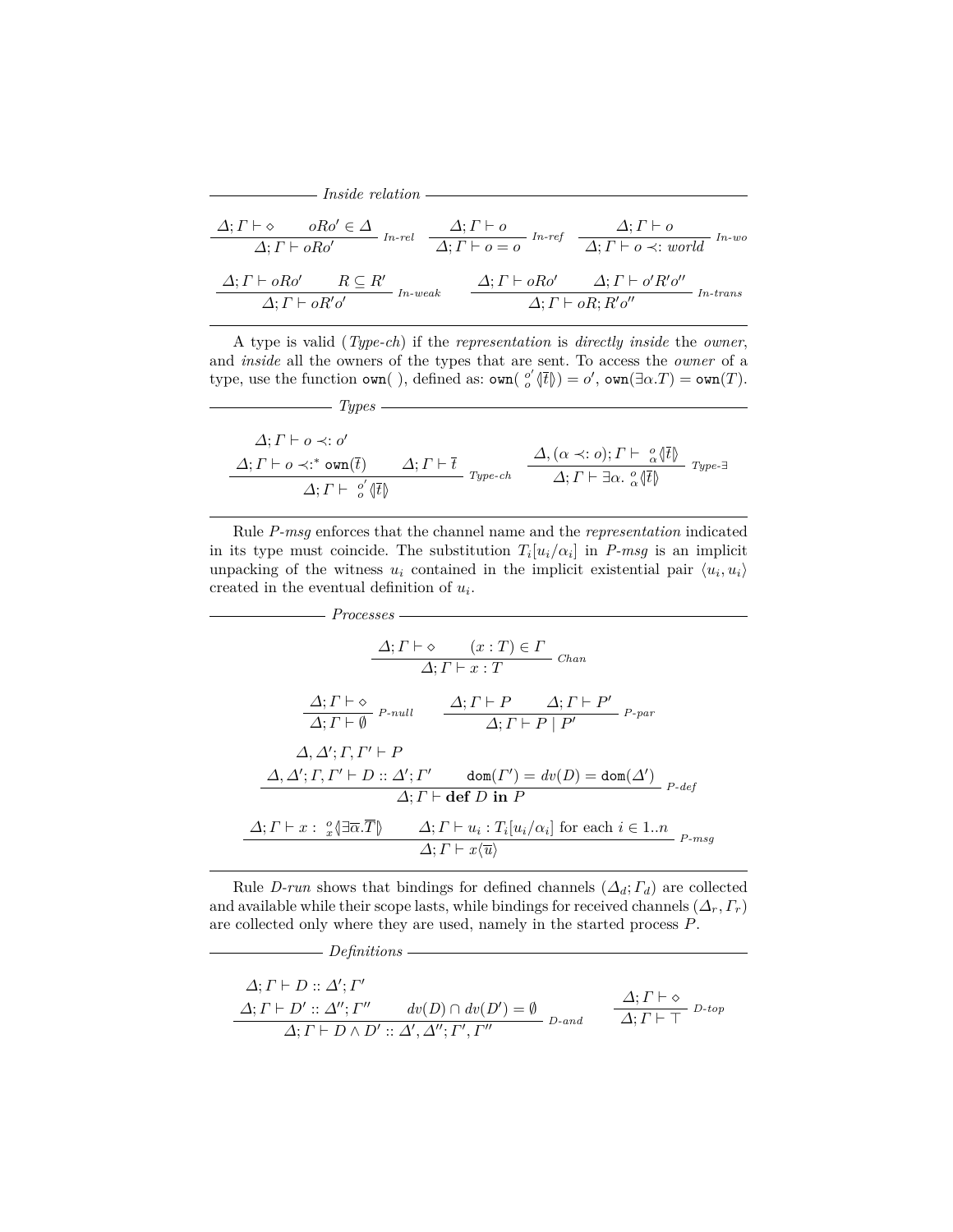$$
\Delta_r = \Delta' \setminus \Delta_d \quad \Gamma_r = \Gamma' \setminus \Gamma_d
$$
  

$$
\Delta, \Delta_r; \Gamma, \Gamma_r \vdash J :: \Delta'; \Gamma' \qquad \Delta_d = \{(x \prec : o) \in \Delta' \mid x \in dv(J)\}
$$
  

$$
\Delta, \Delta_r; \Gamma, \Gamma_r \vdash P \qquad \Gamma_d = \{(x : T) \in \Gamma' \mid x \in dv(J)\}
$$
  

$$
\Delta; \Gamma \vdash J \rhd P :: \Delta_d; \Gamma_d \qquad D\text{-}run
$$

An implicit packing of  $\langle x, x \rangle$  and  $\langle \overline{y}, \overline{y} \rangle$  is made in rule *J-def* dual to the unpacking that occurs in rule *P-msg*. Rule *J-def* also provides bindings for both the defined channel and its formal parameters.

| $-$ Join patterns $-$                                                                                                                                                                                            |
|------------------------------------------------------------------------------------------------------------------------------------------------------------------------------------------------------------------|
|                                                                                                                                                                                                                  |
| $\Delta; \Gamma \vdash J :: \Delta'; \Gamma'$ $dv(J) \cap dv(J') = \emptyset$                                                                                                                                    |
|                                                                                                                                                                                                                  |
| $\frac{\Delta; \Gamma \vdash J':: \Delta''; \Gamma'' \qquad rv(J) \cap rv(J') = \emptyset}{\Delta; \Gamma \vdash J \mid J':: \Delta', \Delta''; \Gamma', \Gamma''} \quad J\text{-}par}$                          |
| $\Delta; \Gamma \vdash x : T$ $\Delta; \Gamma \vdash y_i : T_i[y_i/\alpha_i]$ for each $i \in 1n$                                                                                                                |
| $T \equiv \frac{o}{r} \langle \exists \overline{\alpha}.T \rangle$<br>$T_i \equiv \frac{o_i}{\alpha_i} \langle \overline{t_i} \rangle$                                                                           |
| $\frac{1}{J^2}$ J-def<br>$\Delta; \Gamma \vdash x\langle \overline{y} \rangle : T :: (x \prec : o), (\overline{y} \prec : \overline{o}); (x : T), (\overline{y} : \overline{T}[\overline{y}/\overline{\alpha}])$ |
| $-$ Soups -                                                                                                                                                                                                      |
|                                                                                                                                                                                                                  |
| $\frac{\mathcal{P} = P_1, \dots, P_n \quad \Delta; \Gamma \vdash P_i \text{ for each } i = 1n}{\Delta; \Gamma \vdash \mathcal{P}}$ P-elim                                                                        |
|                                                                                                                                                                                                                  |
| $\Delta; \Gamma \vdash D_i :: \Delta'_i; \Gamma'_i$ for each $i = 1n$ $\Gamma' = \Gamma'_1, \ldots, \Gamma'_n$                                                                                                   |
| $dv(D_1) \cap  \cap dv(D_n) = \emptyset$<br>$\Delta' = \Delta'_1, \ldots, \Delta'_n$ D-elim                                                                                                                      |
| $\Delta; \Gamma \vdash \mathcal{D} :: \Delta'; \Gamma'$                                                                                                                                                          |
| $\Delta, \Delta'; \Gamma, \Gamma' \vdash \mathcal{P}$                                                                                                                                                            |
| $\Delta, \Delta'; \Gamma, \Gamma' \vdash \mathcal{D} :: \Delta'; \Gamma'$ $\underline{\mathrm{dom}(\Gamma')} = dv(\mathcal{D}) = \mathrm{dom}(\Delta')$ $_{Soup}$                                                |
| $\Delta: \Gamma \vdash \mathcal{D} \Vdash \mathcal{P}$                                                                                                                                                           |
|                                                                                                                                                                                                                  |

### **3.4 Soundness of the Type System**

A type system for a concurrent language is correct whenever two standard theorems hold [\[24\]](#page-14-10). The first, subject reduction, ensures that typing is preserved by reduction. This means no typing error arise as the computation proceeds. The second one, no runtime errors, ensures that no error occurs as the computation progresses. An error may be sending a message with a different number of parameters than expected or, as is specific to our type system, breaking the *owners-as-dominators* property. Proofs can be found in a companion technical report [\[20\]](#page-14-11).

**Definition 2 (Typing environment agreement** *\_***).** *Two typing environments* agree, denoted with  $\Delta$ ;  $\Gamma \sim \Delta'$ ;  $\Gamma'$ , if the variables they have in common *have the same type.*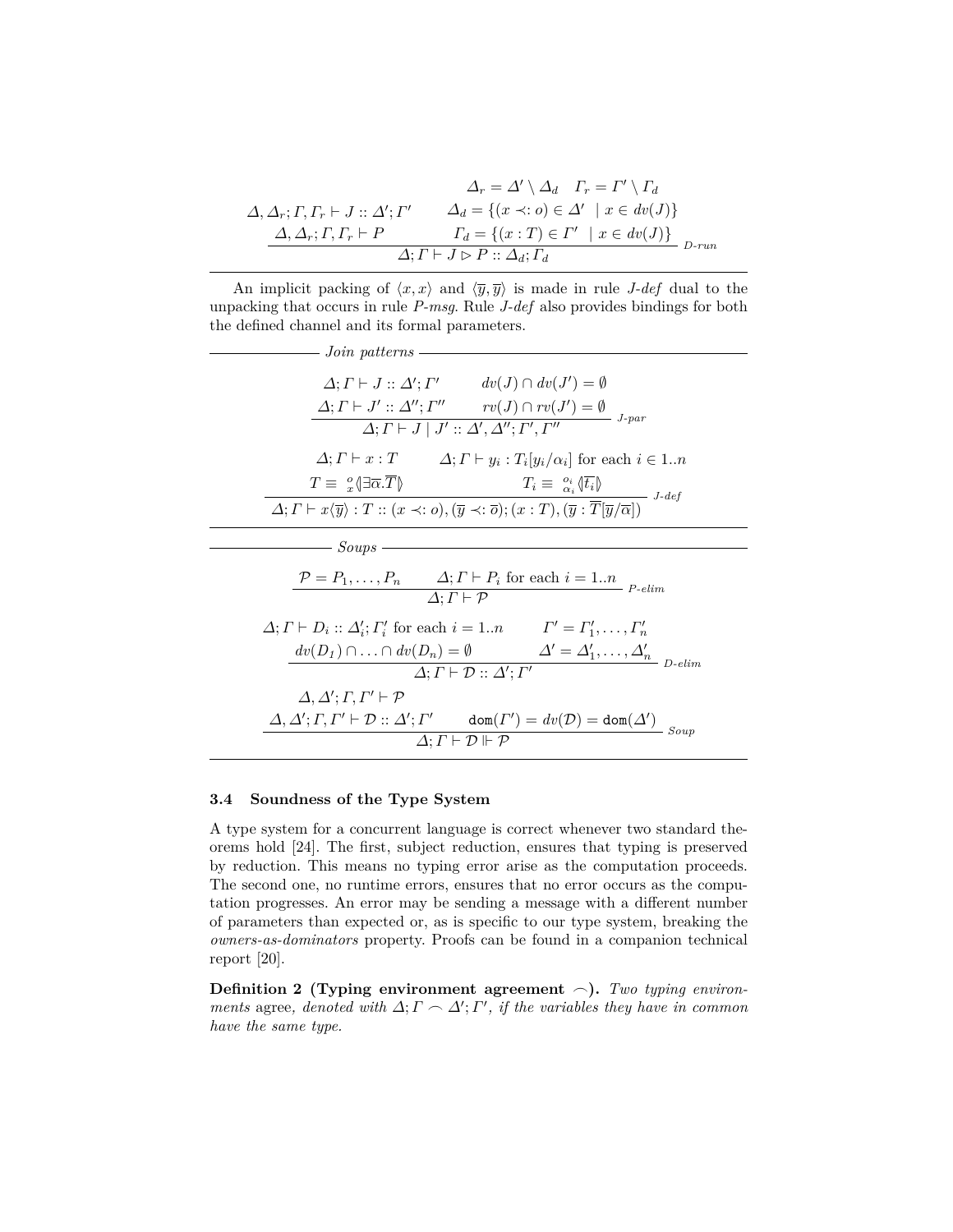**Theorem 1** (Subject reduction for  $J_{OT}$ ). One step chemical reductions pre*serve typings.* If  $\Delta$ ;  $\Gamma \vdash \mathcal{D} \Vdash \mathcal{P}$  and  $\mathcal{D} \Vdash \mathcal{P} \implies \mathcal{D}' \Vdash \mathcal{P}'$ , then there exists  $\Delta'$ ;  $\Gamma'$ *such that*  $\Delta$ ;  $\Gamma \sim \Delta'$ ;  $\Gamma'$  *and*  $\Delta'$ ;  $\Gamma' \vdash \mathcal{D}' \Vdash \mathcal{P}'$ .

**Definition 3 (Runtime errors).** *Consider a soup*  $\mathcal{D} \Vdash \mathcal{P}$ *. Say that a runtime error occurs if any of these kind of messages occurs in the processes set* P*:*

- $-$  *a* message  $x\langle \overline{y} \rangle$  that is not defined in D, i.e. no join pattern J in D has x *in its defined variables;*
- $-$  *a* message  $x\langle \overline{y} \rangle$  that is defined in D but with different arity (e.g. the defined *channel x wants four parameters while we call it with three);*
- $-$  *a message*  $x\langle \overline{y} \rangle$  *where x is not* inside *some of its arguments' owners, i.e. there is a*  $y_i$  *owned by o such that*  $x \nlessdot^* o$

<span id="page-8-1"></span>Reduction of a well-typed soup never results in a runtime error.

**Theorem 2 (No runtime errors for**  $J_{OT}$ ). If  $\Delta; \Gamma \vdash \mathcal{D} \Vdash \mathcal{P}$  and  $\mathcal{D} \Vdash \mathcal{P}$  $\mathcal{P} \Longrightarrow^* \mathcal{D}' \Vdash \mathcal{P}'$ , then no runtime error occur in  $\mathcal{D}' \Vdash \mathcal{P}'$ .

The following statement is a translation of the *owners-as-dominators* property ownership types enforce in the object-oriented setting. No reference from outside the ownership boundaries to an inner channel exists.

**Theorem 3 (Owners as dominators).** *A channel y owned by o may be sent over a channel x only* if *x* is transitively inside *o*:  $\Delta$ ;  $\Gamma \vdash x \langle y \rangle \Rightarrow \Delta$ ;  $\Gamma \vdash x \prec$ :<sup>\*</sup> *o* 

Corollary [1](#page-8-0) is a restatement of Theorem [3](#page-8-1) from a secrecy perspective. The point of view of Theorem [3](#page-8-1) highlights what can be sent on a channel. Dually, the perspective of Corollary [1](#page-8-0) points out what cannot be sent on a channel.

**Corollary 1** (Secrecy for  $J_{OT}$ ). *Consider a well-typed soup*  $D \Vdash \mathcal{P}$  *that defines a channel y owned by o. However the soup evolves, y is not accessible from channels whose owner is not* transitively inside *o.*

<span id="page-8-2"></span>*Example 2 (Secrecy with a typed opponent).* Consider the typed process *P* of Example [1.](#page-2-2) Suppose *P* is a private subsystem of a larger system *O*. Process *P* defines two secrets, namely *x* and *y*, which are intended to remain private to *P*. This privacy policy can be violated if, for example, a subsystem *R* can, after a sequence of reduction steps, send  $l\langle x \rangle$ , where *l* is a channel known to *O*. To typecheck the definition of *l*, *O* should know the name *o*. Fortunately *o* is not in the environment  $O$  uses to typecheck since  $o$  is defined in  $P$ . As the following proof tree shows, *l* cannot be typed in order to send channels owned by *o*. This means that the secrecy of *x* is preserved.

<span id="page-8-0"></span>Impossible since *o* is unknown

| . | $\Delta; \Gamma \vdash l \prec :^* o$                                                                                   | $\cdots$ | $\frac{}{}$ Type-ch |
|---|-------------------------------------------------------------------------------------------------------------------------|----------|---------------------|
|   | $\Delta; \Gamma \vdash l : \sqrt[word]{\exists \alpha \cdot \alpha} \langle \rangle \rangle \rangle \quad \dots$        |          |                     |
|   | $\Delta; \Gamma \vdash l \langle a \rangle : \iota^{world} \langle \exists \alpha. \alpha \langle \phi \rangle : \dots$ | Chan     |                     |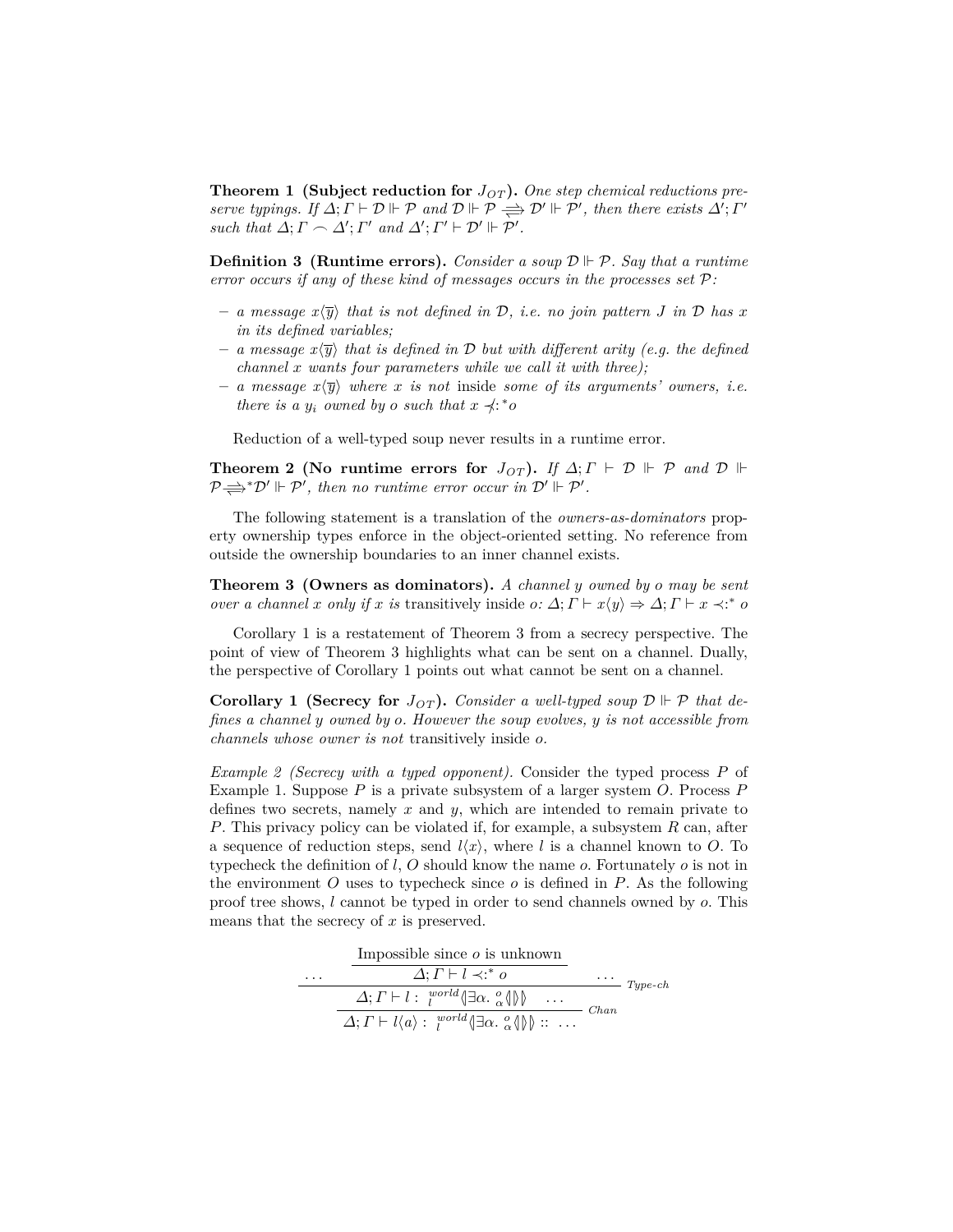*Example 3 (Code invariant definition).* Consider the following process.

 $B = \textbf{def} \ mb\langle pb \rangle : T_m \rhd \textbf{def} \ guard \langle \rangle : \ \frac{world}{guard} \langle \hspace{-0.2em} \langle \hspace{-0.2em} \rangle \rhd \emptyset$  $\wedge$  *empty* $\langle \rangle$ :  $\frac{guard}{empty} \langle \rangle \mid put \langle d \rangle : T_p \triangleright full \langle d \rangle$  $\land$   $\quad \textit{full} \langle c \rangle : \left. \begin{array}{l} \textit{guard} \ \textit{f}(T_c) \mid \textit{get}\langle r \rangle : T_g \vartriangleright \textit{empty} \langle \rangle \mid \textit{r}\langle c \rangle \end{array} \right.$  $\textbf{in}$  *empty* $\langle \rangle$   $\vert$   $pb\langle put, get\rangle$ 

**in** *. . .*

Process *B* is a one-place buffer where typing enforces the invariant: the internal representation of the buffer cannot be accessed except via *put* and *get*. The buffer is spawned by sending a channel *pb* over *mb*. Primitives for buffer usage, *put* and *get*, will be returned to the buffer creator on channel *pb*. Since *empty* and *full* are owned by channel *guard*, there is no possibility for them to be used outside the process boundaries, for the same reasons as Example [2.](#page-8-2) Channel *guard* and type annotations are the only additions to an untyped one-place buffer [\[16\]](#page-14-0) which are needed to enforce the invariant. We do not fully specify all types involved in *B*, focussing the attention only on the types needed to define the invariant.

## <span id="page-9-0"></span>**4 Secrecy in the Context of an Untyped Opponent**

When computation is run on a collection of machines that we cannot have access to or simply rely on, we expect our programs to interact with code that possibly does not conform to our type system, which could result in a malicious attempt to access the secrets of our programs. The system must be strong enough to prevent such attacks.

We follow the approach of Cardelli et. al. [\[8\]](#page-14-12) and formalize the idea that a typed process in *JOT* can keep a secret from any opponent it interacts with, be it well- or ill-typed. The story reads as follows:

- consider a well-typed  $J_{OT}$  soup  $\mathcal{D} \Vdash \mathcal{P}$  that defines a secret *x* owned by *o*;
- $-$  consider an untyped soup  $\mathcal{D}' \Vdash \mathcal{P}'$  that knows neither *o* nor *x* a priori;
- $\sim$  erase typing annotation from  $\mathcal{D} \Vdash \mathcal{P}$  and combine its molecules with those of  $\mathcal{D}' \Vdash \mathcal{P}'$ , the result is an untyped soup  $\mathcal{D}'' \Vdash \mathcal{P}''$ ;
- then, in any way the untyped soup  $\mathcal{D}'' \Vdash \mathcal{P}''$  can evolve, it does not leak the secret *x*.

We work with soups instead of processes as a process  $P$  is trivially a soup  $\emptyset \Vdash P$ .

The notation  $J_{UN}$  will be used to refer to the untyped Join calculus. The syntax for  $J_{UN}$  [\[15](#page-14-1)[,16\]](#page-14-0) is analogous to the one presented in Figure [1,](#page-2-1) except that typing annotations are dropped from channel definitions. The semantics of  $J_{UN}$ follows that of Figure [3](#page-4-0) ignoring types.

In the next section a common framework where trusted and untrusted channels coexist is introduced. We give a precise definition of when an untyped process preserves the secrecy of a channel *x* from an opponent. The most important result presented in the paper is that the untyped process obtained by erasing type annotations from a well-typed  $J_{OT}$  process preserves the secrecy of  $x$  from *any* opponent it interacts with.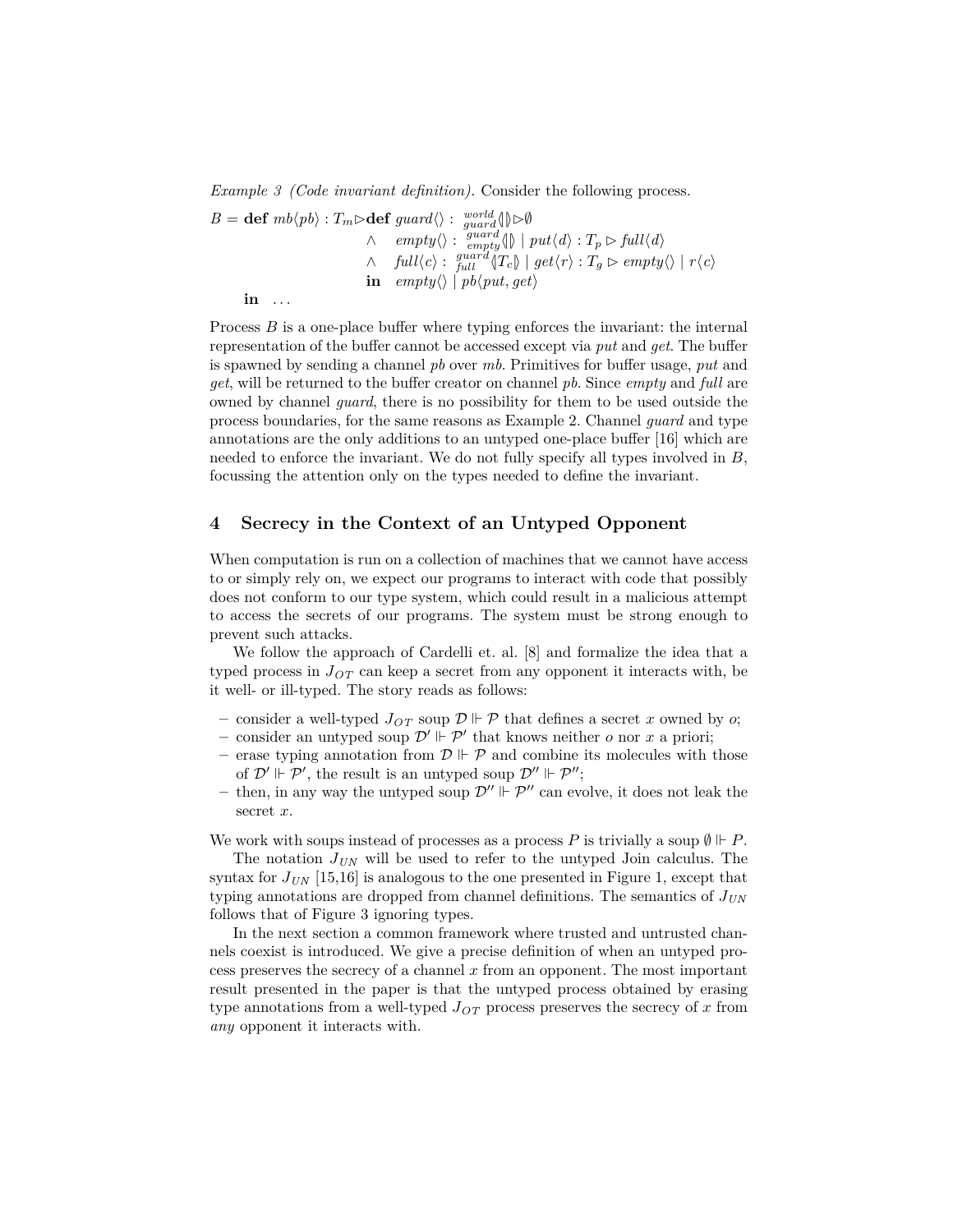#### **4.1 An Auxiliary Type System:** *JAU*

Proving the secrecy theorem in an untyped opponent context is based on an auxiliary type system. The auxiliary type system partitions the set of channels into untrusted and trusted ones with regards to one specific channel: the secret. The idea is that untrusted channels do not have access to the secret, trusted channels on the other side can handle such secret. Typing enforces such a distinction. Types have syntax:  $T = Un \int ln\{\overline{T}\}\$ . Untrusted channels have type *Un*. Trusted channels have type  $In(T)$ , where each  $T_i$  is either trusted or untrusted. The property enforced by the type system is that trusted channels cannot be sent over untrusted ones. Hence an opponent knowing only untrusted (*Un*) names cannot receive a trusted (*In*) one.

Define *Γ* as a list of bindings of variables to types:  $\Gamma = \emptyset \mid \Gamma, (x : T)$ . The typing judgments that define the type system are analogous to those in Figure [4,](#page-5-0) except that owners and environment  $\Delta$  are dropped. Typing rules for message sending (*P-msg*) and channel definition (*J-def*) need to be replaced by rules *Pmun* and *P-min* and by rules *J-dun* and *J-din* below, respectively. Judgments for the *JAU* type system are made against untyped processes, as defined channels in rules *J-dun* and *J-din* do not have typing annotation.

$$
\frac{\Gamma \vdash x : Un \qquad \Gamma \vdash \overline{y} : Un}{\Gamma \vdash x\langle \overline{y} \rangle :: (x : Un), (\overline{y} : Un)} \quad J\text{-}dun} \qquad \frac{\Gamma \vdash x : In \langle \overline{T} \rangle \qquad \Gamma \vdash \overline{y} : \overline{T}}{\Gamma \vdash x\langle \overline{y} \rangle :: (x : In \langle \overline{T} \rangle), (\overline{y} : \overline{T})} \quad J\text{-}dim}
$$

Rules *P-mun* and *P-min* state that untrusted channels cannot send anything but untrusted ones while trusted channels can mention both kinds.

$$
\frac{\Gamma \vdash x : Un \qquad \Gamma \vdash \overline{y} : Un}{\Gamma \vdash x\langle \overline{y} \rangle} \quad P\text{-}mun \qquad \frac{\Gamma \vdash x : \ In \langle \overline{T} \rangle \qquad \Gamma \vdash \overline{y} : \overline{T} \qquad \Gamma \text{-} min}{\Gamma \vdash x\langle \overline{y} \rangle} \quad P\text{-}min
$$

<span id="page-10-0"></span>The auxiliary type system enjoys subject reduction, as Theorem [4](#page-10-0) shows.

**Theorem 4 (Subject reduction).** *If*  $\Gamma \vdash \mathcal{D} \Vdash \mathcal{P}$  and  $\mathcal{D} \Vdash \mathcal{P} \implies \mathcal{D}' \Vdash \mathcal{P}'$ *then there exists a*  $\Gamma'$  *such that*  $\Gamma' \vdash \mathcal{D}' \Vdash \mathcal{P}'$  *and*  $\Gamma \sim \Gamma'$ *.* 

#### **4.2 The Common Framework**

The auxiliary type system is used as a meeting point for untyped and typed soups. It serves as a common framework for testing secrecy. Assigning trusted and untrusted types to channels makes  $J_{AU}$  a suitable system to reason about coexisting trusted and untrusted processes. From now on the notation  $\vdash_{OT}$  will indicate a judgment in the  $J_{OT}$  system, while  $\vdash_{AU}$  will indicate a judgment in the *JAU* one. Firstly we must be able to typecheck any untyped opponent. The way of doing it is provided by Proposition [1.](#page-10-1)

<span id="page-10-1"></span>**Proposition 1.** For all untyped soups  $\mathcal{D} \Vdash \mathcal{P}$ , if  $f \nu(\mathcal{D} \Vdash \mathcal{P}) = \{x_1, \ldots, x_n\}$ , *then*  $x_1 : Un, \ldots, x_n : Un \vdash_{AU} \mathcal{D} \Vdash \mathcal{P}$ .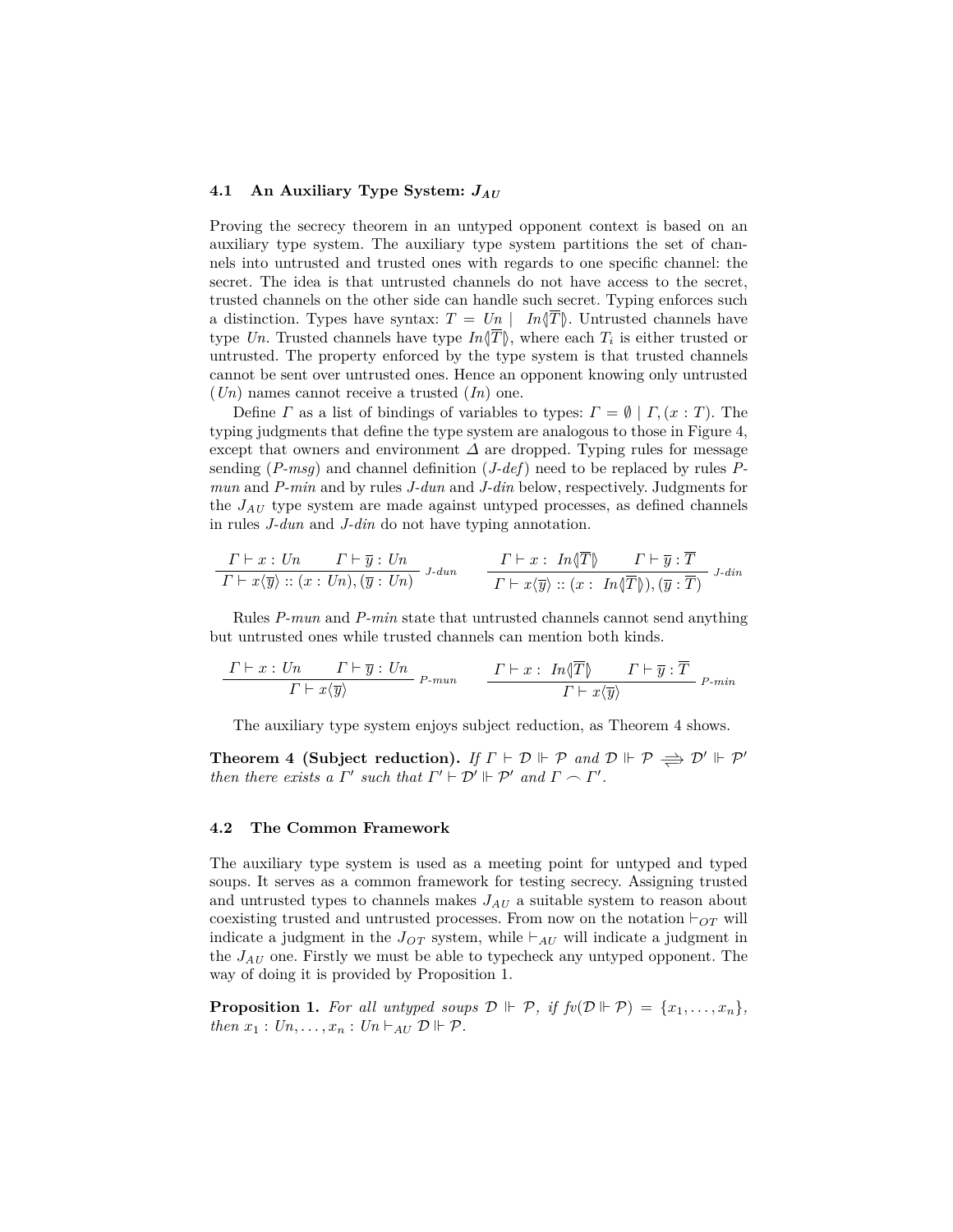Secondly we need a way to add elements from *JOT* to the common framework. This is done by erasing all type annotations of such elements and by mapping typing environments of  $J_{OT}$  to  $J_{AU}$  ones. Type annotations can be erased via an erasure function (erase( )), which is defined by structural induction on *P*, the most notable case being  $\text{erase}(x\langle \overline{y}\rangle:T) = x\langle \overline{y}\rangle$ . Translating the typechecking environment associated with a  $J_{OT}$  process to an  $J_{AU}$  environment is done via the mapping function  $\llbracket \; \rrbracket_o$  presented below.

$$
[\![\Delta; \Gamma]\!]_o = [\![\Gamma]\!]_o \qquad [\![\emptyset]\!]_o = \emptyset \qquad [\![\Gamma, (x : T)]\!]_o = [\![\Gamma]\!]_o, (x : [\![T]\!]_o)
$$

The environment  $\Delta$  is dropped since it is not required.  $\Gamma$  is translated in an environment that contains bindings for the auxiliary type system. For any channel *o* that identifies a secret, map  $J_{OT}$  types to  $J_{AU}$  ones as follows.

$$
\begin{aligned}\n\left[\begin{array}{cc} \circ' \langle \bar{t} \rangle \end{array}\right]_o = \n\begin{cases}\n\ln \langle \langle \bar{t} \rangle \end{array}\right]_o \\
\text{in} \quad \text{else}\n\end{aligned}\n\quad\n\text{if } o \in f \circ (\begin{array}{cc} \circ' \langle \bar{t} \rangle \end{array}\right)\n\quad\n\left[\exists \alpha \cdot T \right]_o = \llbracket T \rrbracket_o\n\end{aligned}
$$

Types that do not mention the secret *o* are translated as untrusted: *Un*. All others preserve their structure and are translated as trusted:  $In(\overline{T})$ . Note that trusted channels are the ones *transitively inside* the given channel *o*, while untrusted ones are those that are outside the ownership boundaries *o* defines.

Proposition [2](#page-11-0) shows how to combine the erasure and the mapping functions to obtain a well-typed soup in  $J_{AU}$  starting from a well-typed one in  $J_{OT}$ . The secret *o* is any channel, be it a free name in the environment, a bound name in the soup or a fresh name.

<span id="page-11-0"></span>**Proposition 2.** *If*  $\Delta$ ;  $\Gamma \vdash_{OT} \mathcal{D} \Vdash \mathcal{P}$  *then, for any o,*  $\llbracket \Delta$ ;  $\Gamma \rrbracket_o \vdash_{AU}$  erase( $\mathcal{D} \Vdash \mathcal{P}$ ).

Now we have all the machinery to bring together trusted and untrusted processes in a common framework and show that the former ones cannot leak secrets to the latter ones.

#### **4.3 Secrecy Theorem**

Before stating the secrecy results in the untyped setting we need to introduce some related concepts.

Soup combination allows us to merge the molecules of two soups if the typechecking environments agree. The agreement implies that names that are common to the two soups have the same degree of trust, there is no name that is considered trusted in a soup but is untrusted in the other one.

<span id="page-11-1"></span>**Definition 4** (Soups combination). *Consider two untyped soups*  $\mathcal{D} \Vdash \mathcal{P}$  and  $\mathcal{D}' \Vdash \mathcal{P}'$ . Suppose they are well-typed in  $J_{AU}$ , so there exist  $\Gamma, \Gamma'$  such that  $\Gamma \vdash_{AU} \mathcal{D} \Vdash \mathcal{P}$  and  $\Gamma \vdash_{AU} \mathcal{D}' \Vdash \mathcal{P}'$ . If  $\Gamma \frown \Gamma'$ , the molecules of the two soups *can be combined into a single one:*  $\mathcal{D}, \mathcal{D}' \Vdash \mathcal{P}, \mathcal{P}'$ .

The definition of secret leakage we use is inspired by Abadi [\[1\]](#page-13-1) for the untyped spi calculus [\[3\]](#page-14-13). The underlying idea is attributed to Dolev and Yao [\[13\]](#page-14-14): a name is kept secret from an opponent if after no series of interactions is the name transmitted to the opponent.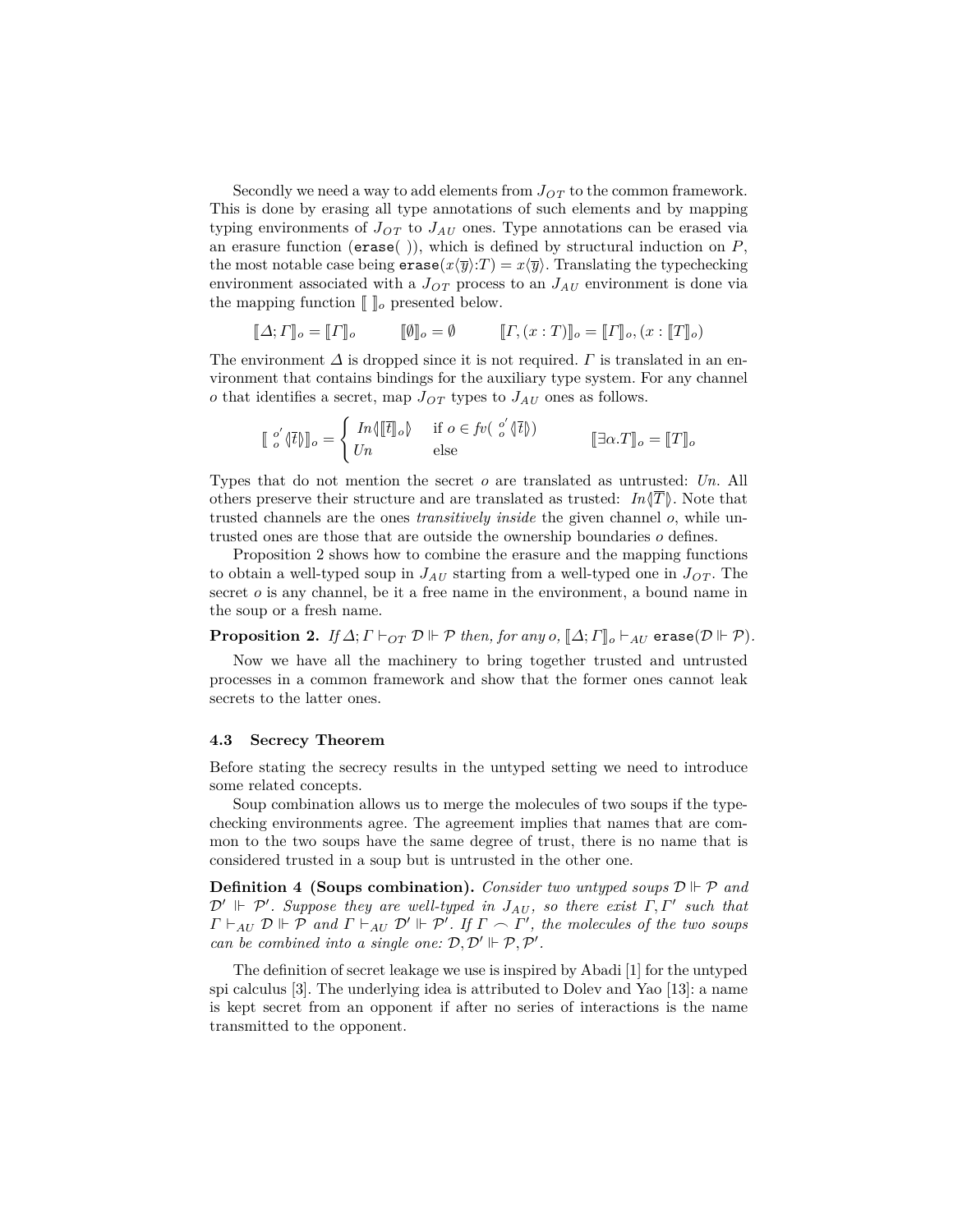**Definition 5** (Secret leakage). A soup  $\mathcal{D} \Vdash \mathcal{P}$  leaks secrets whenever  $\mathcal{D} \Vdash \mathcal{P}$  $P \implies^* D' \Vdash P'$  and in  $P'$  there is an emission of a trusted channel on an *untrusted one.*

The following proposition is the crux of the proof of Theorem [5:](#page-12-1) an opponent who knows only untrusted names cannot learn any trusted one.

**Proposition 3.** Suppose  $y_1 : Un, ..., y_n : Un, o : T', x : T \vdash_{AU} \mathcal{D} \Vdash \mathcal{P}$ , where  $T, T' \neq Un$ . Then, the untyped soup  $\mathcal{D} \Vdash \mathcal{P}$  does not leak secrets.

Theorem [5](#page-12-1) shows that an opponent, which does not know any trusted channel a priori, does not learn any trusted name by interacting with a well-typed *JOT* soup whose type annotations have been erased. Definition [4](#page-11-1) allows the two soups to have names in common and to communicate as long as the shared channels have the same degree of trust.

<span id="page-12-1"></span>**Theorem 5 (Secrecy in unsafe context).** *Consider a well-typed*  $J_{OT}$  *soup*  $\mathcal{D} \Vdash \mathcal{P}$  and an untyped soup  $\mathcal{D}' \Vdash \mathcal{P}'$  that does not know a priori any trusted *name of the typed one. Let*  $\mathcal{D}'' \Vdash \mathcal{P}''$  *be the combination of* erase( $\mathcal{D} \Vdash \mathcal{P}$ ) *and*  $\mathcal{D}' \Vdash \mathcal{P}'$ . Then  $\mathcal{D}'' \Vdash \mathcal{P}''$  does not leak secrets.

## <span id="page-12-0"></span>**5 Related Work**

Ownership types have had several applications, mostly unrelated to security. They have been combined with effects for reasoning about programs [\[10\]](#page-14-9). Ownership types were used to detect data races and deadlocks [\[5\]](#page-14-15), to allow safe persistent storage of objects [\[6\]](#page-14-16) and to allow safe region-based memory management in real time computation [\[7\]](#page-14-17). Preventing uncontrolled accesses to EJBs [\[12\]](#page-14-18) was obtained using a notion of containment similar to ownership types. Another similar but more lightweight idea is that of confined types [\[23\]](#page-14-19), which provide a per-package notion of object encapsulation. To our knowledge ownership types have never been used before as a direct way to enforce secrecy policies. Furthermore, this is the first attempt to translate them from the object-oriented setting to a process calculus. A translation to the *π*-calculus appears to be straightforward. Ownership types have also been encoded into System F [\[19\]](#page-14-20).

As stated before, types are not present in standard Join calculus [\[15\]](#page-14-1). Absence of type annotations is a difference also with the typed Join calculus  $[17]$ , where typing is implicit and polymorphic. Since it loosens the constraints imposed by typing, polymorphism is not used in the current work.

In process algebra, security has been achieved via encryption both for the Join calculus  $[2]$  and the  $\pi$ -calculus  $[3]$ . The cited works require encryption and decryption primitives while the presented work does not. The control flow analysis for the  $\pi$ -calculus [\[4\]](#page-14-21) testifies that a process provides a certain encapsulation property, on the other side our type system allows the programmer to specify such a property.

*Cardelli et al.'s Groups [\[8\]](#page-14-12)* is the closest work to the results presented here. Groups were created for the *π*-calculus, a translation in the Join calculus seems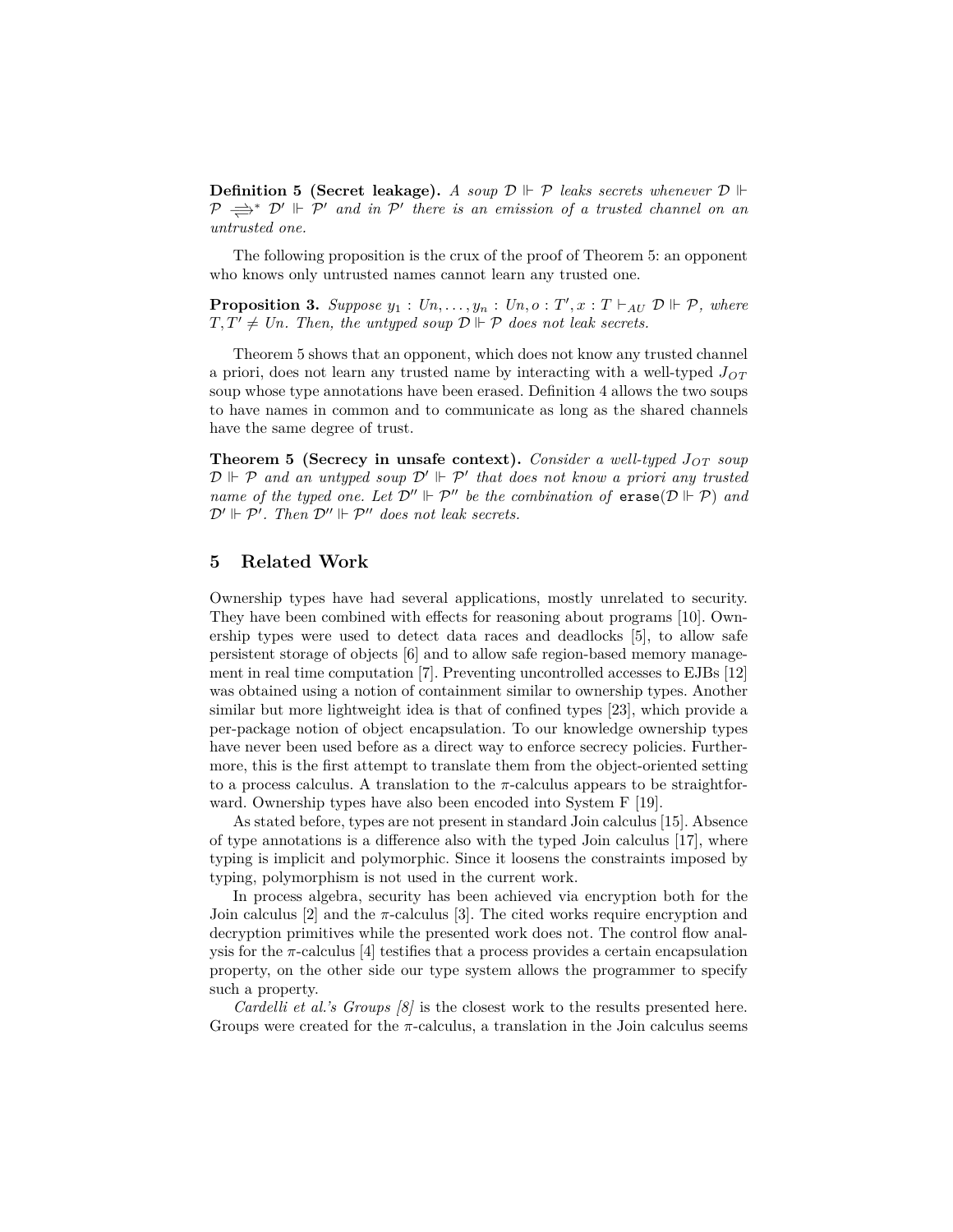however straightforward. Groups are created with a specific operator: *νG* that mimics the scope extrusion principle of channel definition *νx*. Channels have type  $T = G[\overline{T}]$  which indicates the group *G* a channel belongs to, and its parameters' types  $\overline{T}$ .  $\overline{T}$  can only mention groups which are in scope when  $T$  is defined. The notion of secrecy of Groups is thus based on scoping and there are policies that cannot be expressed using Groups, as Example [4](#page-13-3) shows.

<span id="page-13-3"></span>*Example 4 (Expressiveness).* Consider a process that is supposed to match the password provided from a client, sent on channel *c*, and the corresponding database entry, sent on channel *d*. If the client is able to access any entry, it can impersonate any user. Database entries must be protected from the client but they must be accessible from the database.  $P_G$  and  $P_O$  specify such a policy using Groups or using ownership types respectively.

$$
P_G = \nu G
$$
  
\n
$$
\mathbf{d}\mathbf{e} \mathbf{f} \ d\langle \overline{a} \rangle : T_d \mid c\langle \overline{b} \rangle : T_c \triangleright R
$$
  
\n
$$
P_O = \mathbf{d}\mathbf{e} \mathbf{f} \ d\langle \overline{a} \rangle : \ {a}^{\text{world}} \langle \overline{b} \rangle : c^{\text{world}} \langle \overline{b} \rangle : \mathcal{C}
$$
  
\n
$$
\mathbf{in} \ \ldots
$$
  
\n
$$
\mathbf{in} \ \ldots
$$

To design the policy using Groups we can create a group *G* that is supposed to protect the database entries. In order for the database to access the entries via channel *d*, the declaration of *G* should appear before the join pattern that starts the password checking process, since such join pattern defines *d*. This would allow the type of the client,  $T_c$ , to mention  $G$ . The client could then access the data hidden within *G* via the channel *c*, violating the intended security policy. The designed policy can be expressed using ownership types as *P<sup>O</sup>* shows. Channel *c* would not be able to access the entries owned by *d* because *c* ≺*/*: <sup>∗</sup>*d*. On the other side *d* would still be able to access the database entries since *d* owns them.

## <span id="page-13-0"></span>**6 Conclusion**

This paper shows how to prevent the leakage of secrets in a mobile setting using ownership types. We provide a type system that encodes ownership types concepts in the Join calculus. The type system enforces the *owners-as-dominators* property and the consequent strong form of encapsulation. A typed process protects its secrets against malicious or accidental leakage. Secrecy is also preserved even in the context of an untyped opponent.

A formal comparison between ownership types and Cardelli et al.'s Groups remains to be done. Additionally, in order to allow a JOCaml implementation of ownership, polymorphism and type inference need to be investigated.

### **References**

- <span id="page-13-1"></span>1. Mart´ın Abadi. Security protocols and specifications. In *FoSSaCS '99*, volume 1578 of *LNCS*, pages 1–13, London, UK, 1999. Springer-Verlag.
- <span id="page-13-2"></span>2. Martín Abadi, Cédric Fournet, and Georges Gonthier. Secure implementation of channel abstractions. *Inf. Comput.*, 174:37–83, April 2002.